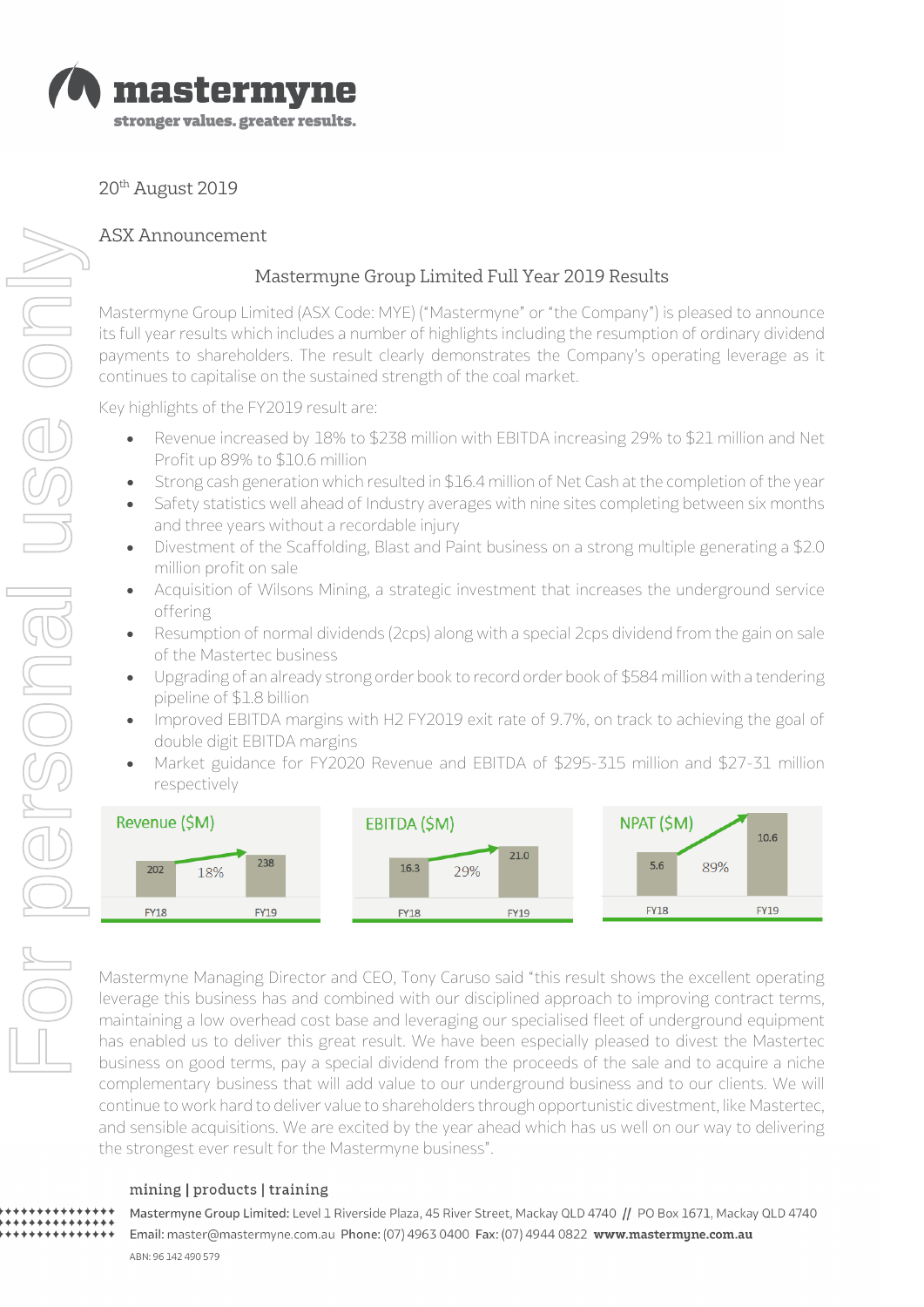

The strength of the full year result is highlighted further when taking into account the suspension of the North Goonyella Contract in September 2018. Despite the loss of this major project the Company maintained and delivered a strong financial result largely in line with the guidance provided to the market. Along with the focused operating approach the focus on debt reduction and cash generation resulted in a Net Cash position of \$16.4 million compared to Net Debt position of \$3.5 million at the end of FY2018. The cash advance facility has now been fully repaid at 30 June 2019.

During the period Mastermyne delivered record roadway development metres across the most number of development units operated by the Company since its inception. The Company successfully renegotiated contracts, secured extensions and won new contracts which flowed into revenue growth and improved margins. As revenue grew, the Company maintained its disciplined approach to overheads with only minimal escalation to support the increased activities, and subsequently overheads have materially decreased as a percentage of revenue which also contributed to improved EBITDA margins. The Company was very pleased with an exit EBITDA margin run rate for 2H FY2019 of 9.7% as compared to the overall FY2019 EBITDA margin of 8.8%.

Over the past year the Company has continued to maintain strong fleet utilisation rates along with improved hire rates. During the period, \$4.0 million in capital was expended to overhaul mining equipment for hire into new contracts and this has been a strong contributor to the improvement in the EBITDA margin. With the ongoing demand for mining equipment the Company has taken the opportunity to successfully acquire additional equipment which has also been placed on hire.

Workforce numbers continued to increase over the past 12 months with total workforce numbers now at 963. Resources have become more constrained as demand for mining services has increased, however the Company has successfully resourced all current projects with highly skilled and capable personnel. The Company is forecasting further workforce growth this year and anticipates workforce numbers to reach approximately 1,250 by the end of FY2020.



The Company is pleased with the safety outcomes achieved across all the projects with over half of the projects completing extended periods with recordable injuries. The relentless focus on building a selfsupporting safety culture underpins the strong result, and the Company continues to challenge the safety management paradigm with pleasing results.

### mining | products | training

Mastermyne Group Limited: Level 1 Riverside Plaza, 45 River Street, Mackay QLD 4740 // PO Box 1671, Mackay QLD 4740 Email: master@mastermyne.com.au Phone: (07) 4963 0400 Fax: (07) 4944 0822 www.mastermyne.com.au ABN: 96 142 490 579